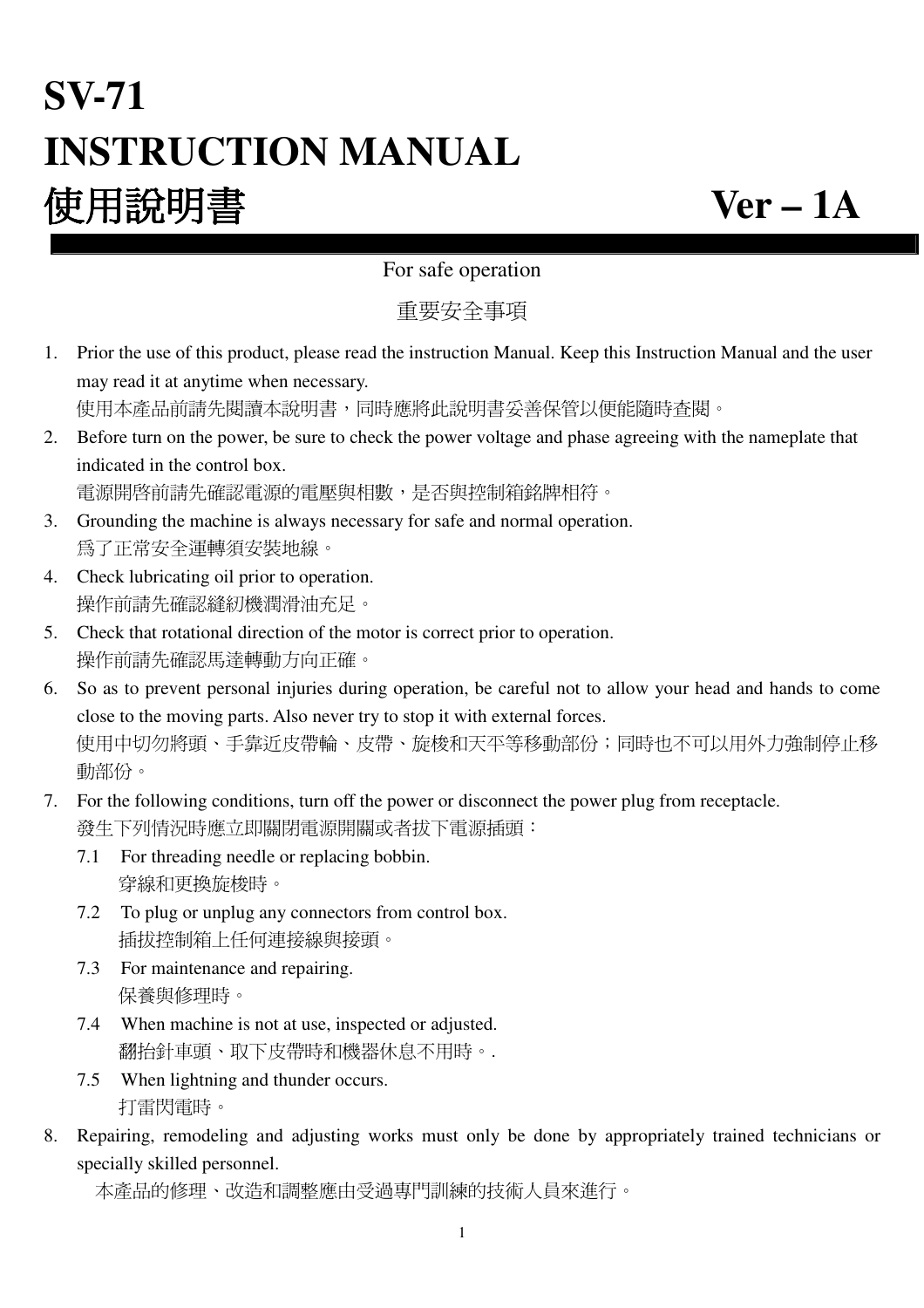## **I. Connector Diagram**

## 接頭定義圖 iooooooo  $\overline{\cdots}$ F. CN<sub>2</sub> CN<sub>5</sub>  $CN3$  $\mathbf{z}$ CN4  $\overline{CN1}$

| Connector       | Connectors' description    |
|-----------------|----------------------------|
| 接頭              | 接頭說明                       |
| CN <sub>1</sub> | Synchronizer connector     |
|                 | 同步器接頭                      |
| CN2:            | Motor encoder connector    |
|                 | 馬達編碼器接頭                    |
| CN <sub>3</sub> | Speed unit connector       |
|                 | 速度基座接頭                     |
| CN <sub>4</sub> | Motor power line connector |
|                 | 馬達動力線接頭                    |
| CN <sub>5</sub> | Operation panel connector  |
|                 | 操作面板接頭                     |
|                 |                            |

 $Fig.1( $\boxed{m}$ )$ 

## **II.Operating way**  操作方法

**For regular operations:(Turning the power switch on without pressing any button)** 



一般操作**:(**不按任何鍵下開機**)** 

Fig.2 (圖二)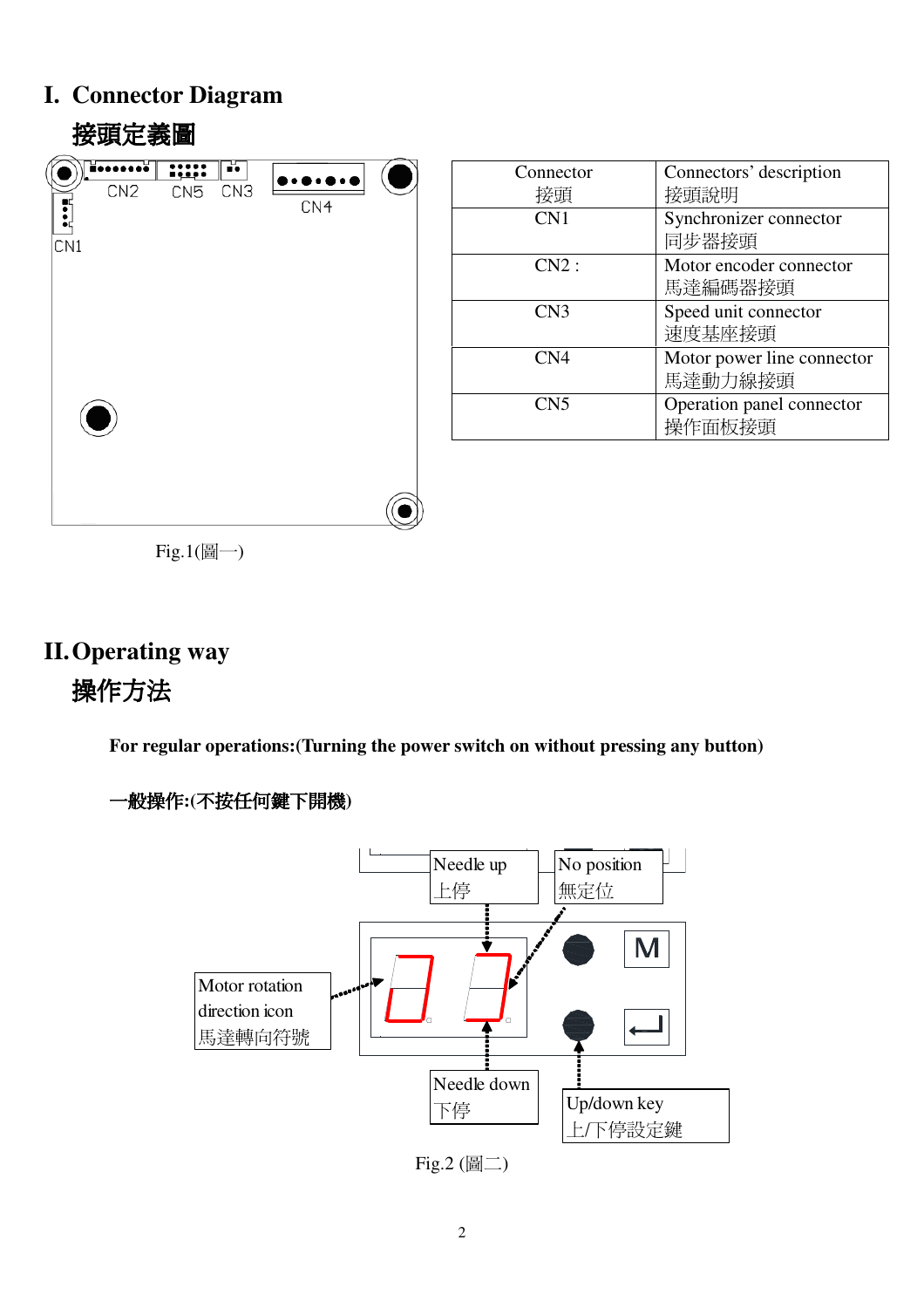## **III. Setting way**  設定方式



**1. Motor pulley ratio measurement (Compulsory procedure when installing the motor for the first time to establish optimal motor performance)** 

馬達皮帶輪比量測 **(**第一次安裝馬達時務必做此步驟**.**以達到馬達最佳效能**) STEPS**

1. Press  $\overline{\leftarrow}$  key and turn ON the POWER simultaneously until the panel display the pulley ratio flickeringly.

 $Release$  key.

- 2. Press the "pedal" forward. The motor will rotate 7 turns to measure pulley ratio automatically.
- 3. Press  $\Box$  key to save the pulley ratio.

#### 4. Please restart the machine.

#### 步驟

- 1. 按住 鍵,同時打開電源直到畫面閃爍顯示之前儲存的皮帶輪比,放開 鍵。
- 2. 踏板前踩後,馬達將運轉 7 圈後.自動計算皮帶輪比。
- 3. 按 到 鍵後,會將此一皮帶輪比儲存。
- 4. 請重新開機

#### **2. Select the machine type and motor specification**  選擇針車頭類型和馬達規格

#### **STEPS**

- 1. Press  $\boxed{\text{M}}$  and  $\boxed{\longrightarrow}$  simultaneously, and turn ON the power until panel display "rS" then release the key.
- 2. Press  $\boxed{\text{M}}$  key, thus machine type will be cycled increased.
- 3. Press  $\overline{\Leftrightarrow}$  key to save and enter motor specification selection.
- 4. Press  $\boxed{\text{M}}$  key, thus motor specification will be cycled increased.
- 5. Press  $\Box$  key to save.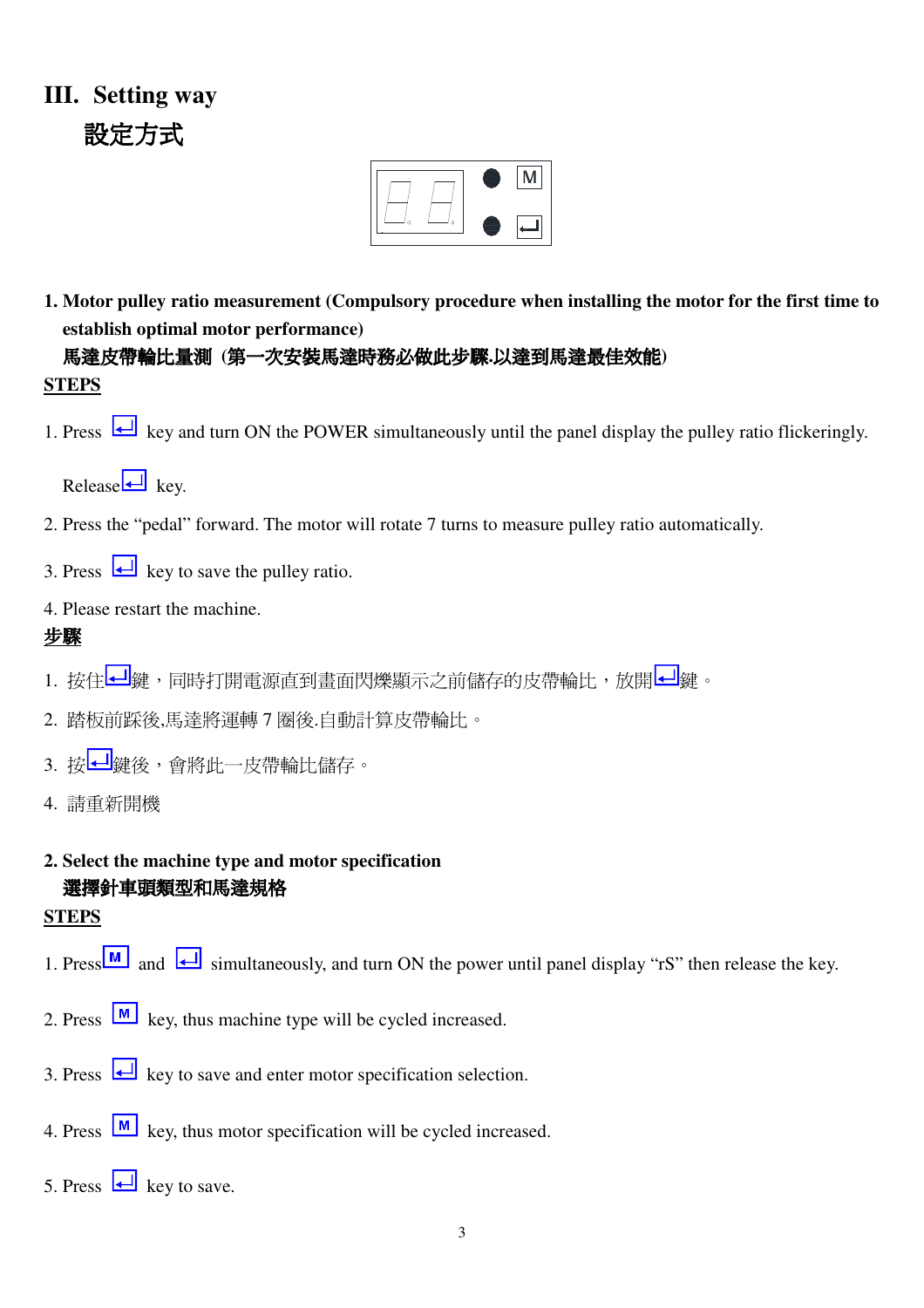#### 6. Please restart the machine.

#### 步驟

- 1. 同時按住M 和 → 確, 同時打開電源,直到畫面出現"rS"才將按鍵放開。
- 2. 按■鍵則針車模式循環遞增。
- 3. 選擇要設定的針車模式後,按下 2 鍵進行儲存後則進入馬達規格選擇。
- 4. 按■ <sub>鍵則馬達規格循環遞增。</sub>
- 5. 選擇要設定的馬達規格後,按下<mark>41</mark>鍵進行儲存
- 6. 請重新開機

| Machine Type   | 針車型式 |    | Motor Type      | 馬達型式         |
|----------------|------|----|-----------------|--------------|
| LS Lock Stitch | 平車   | 45 | 450W motor      | 450W 馬達      |
| OL Overlock.   | 拷克車  | 55 | 550W motor      | 550W 馬達      |
| PB Postbed     | 羅拉車  | 65 | 650W motor      | 650W 馬達      |
| TN Twin Needle | 雙針車  | U6 | SM80-6535 motor | SM80-6535 馬達 |
| CS ChainStitch | 三本車  |    |                 |              |

#### **3. Parameter setting(There are two ways can enter parameter setting.)**  參數設定方式**(**有兩種方式可以進入參數設定**)**

- 3-1. Press  $\boxed{M}$  key and turn on the power until the panel display "PA. Release  $\boxed{M}$  key, the panel display parameters number. (or)
- 3-2. In normal mode then press  $\boxed{M}$  key until the panel display "PA". Release  $\boxed{M}$  key, the panel display parameters number.
- 3-1. 按住<u>M</u>鍵,同時打開電源,直到面板顯示 PA,放開<mark>M</mark>鍵後面板會顯示參數號碼。(或)
- 3-2. 在正常操作模式,按住 鍵,直到面板顯示 PA,放開 鍵後面板會顯示參數號碼。

#### **4. Parameter Setting Key Description**

#### 參數按鍵定義

| M                                     |                                                          |
|---------------------------------------|----------------------------------------------------------|
| 1. Press one time to increase Number. | 1. Press one time to enter Parameter or parameter value. |
| 2. Hold Press to decrease number      | 2. Press 2 Seconds to Save Parameter value               |
| 1. 按下一次後號碼循環遞增.                       | 1. 按一次進入參數或參數値                                           |
| 2. <b>長按</b> 後號碼循環遞減.                 | 2. 長按兩秒後將儲存參數資料.                                         |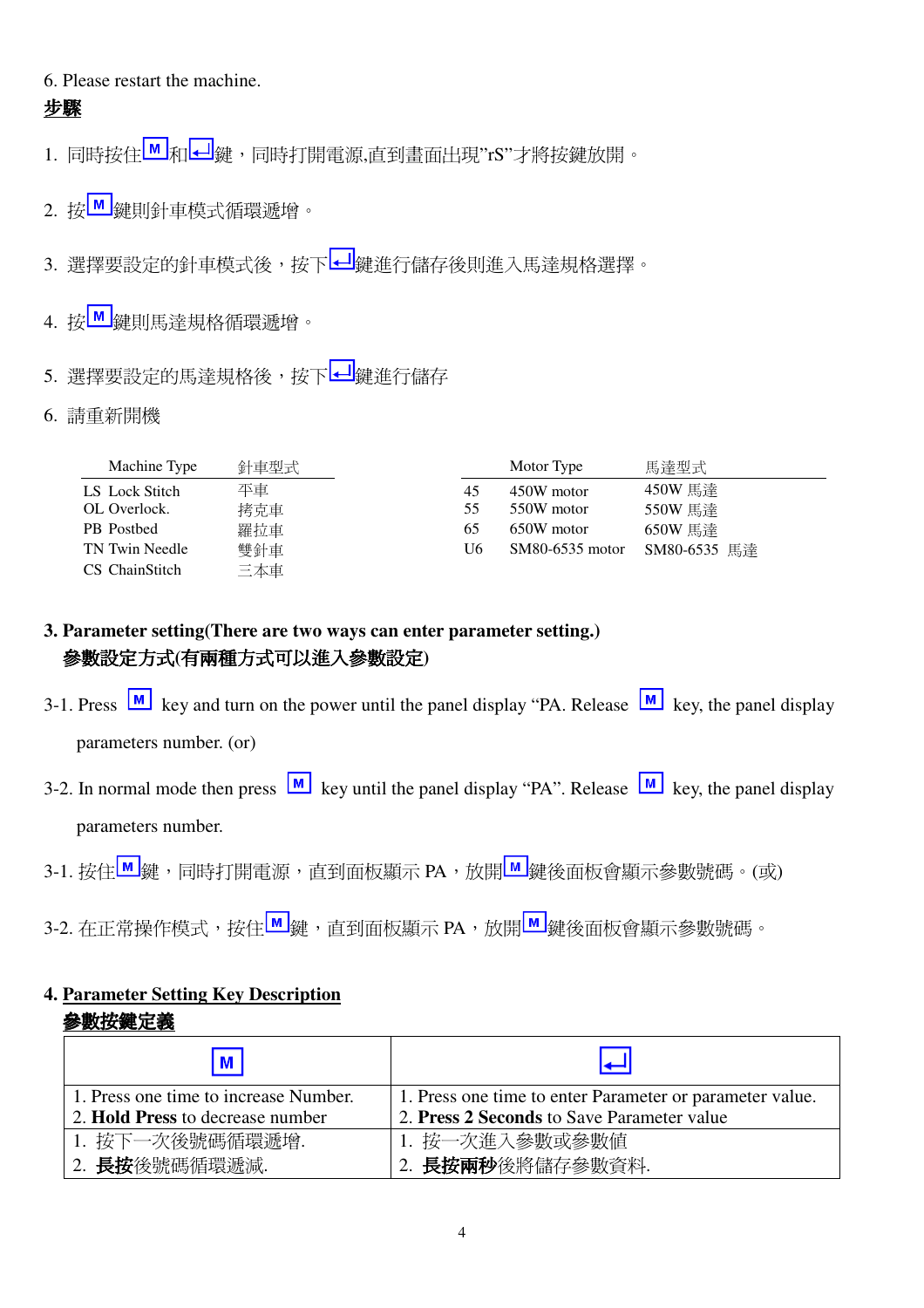## **5. Parameter List**

#### 參數一覽表

| No<br>項目       | Item<br>內容                                                                                                                              | Range<br>範圍                                                                                                 | Unit<br>單位 | Lock<br>-stitch<br>平車 | Over<br>-lock<br>拷克車 | Post<br>-bed<br>羅拉車 | Twin<br>-needle<br>雙針車 | Chain<br>-stitch<br>三本車 | Special<br>特殊車      |
|----------------|-----------------------------------------------------------------------------------------------------------------------------------------|-------------------------------------------------------------------------------------------------------------|------------|-----------------------|----------------------|---------------------|------------------------|-------------------------|---------------------|
| P <sub>1</sub> | Sewing machine maximum $2 \sim 80$<br>speed<br>針車最高速度                                                                                   |                                                                                                             | $*100$ spm | 40                    | 60                   | 20                  | 25                     | 40                      | $\,8\,$             |
| P <sub>2</sub> | Sewing machine positioning $10 \sim 25$<br>speed<br>針車定位速度                                                                              |                                                                                                             | $*10$ spm  | 20                    | 20                   | 20                  | 20                     | 20                      | 10                  |
| P <sub>3</sub> | Motor's pulley dimension<br>馬達皮帶輪                                                                                                       | $50 \sim 100$ (note1)                                                                                       | $*1mm$     | 75                    | 85                   | 65                  | 65                     | 75                      | 50                  |
| <b>P4</b>      | Machine's pulley dimension $50 \sim 120$ (note1)<br>針車皮帶輪                                                                               |                                                                                                             | $*1mm$     | 75                    | 55                   | 65                  | 80                     | 65                      | 120                 |
| P <sub>5</sub> | Pulley ratio setting mode<br>皮帶輪比的設定                                                                                                    | ON: Refer motor pulley ratio<br>measurement<br>參考馬達皮帶比量測<br>的值<br>OF: Refer P.3 and P.4<br>參考 P.3 和 P.4 的設定 | $-$        | ON                    | ON                   | <b>ON</b>           | <b>ON</b>              | <b>ON</b>               | <b>ON</b>           |
| <b>P6</b>      | Virtual needle down<br>positioning function<br>虛擬下停功能                                                                                   | ON: With the function<br>有此功能<br>OF: No such function.<br>無功能                                               |            | OF                    | <b>OF</b>            | <b>OF</b>           | OF                     | <b>OF</b>               | OF                  |
| P7             | The angles between virtual $70 \sim 250$ (notel)<br>needle<br>down<br>positioning<br>point and needle up signal<br>虛擬下停點,由上停信號開<br>始點起算 |                                                                                                             | $*1^\circ$ | 180                   | 180                  | 180                 | 180                    | 180                     | 180                 |
| P <sub>8</sub> | Soft start stitches<br>慢速啓動針數                                                                                                           | $0 \sim 19$                                                                                                 | *1 stitch  | $\overline{0}$        | $\boldsymbol{0}$     | $\boldsymbol{0}$    | $\boldsymbol{0}$       | $\theta$                | $\mathbf{0}$        |
| P <sub>9</sub> | Soft start speed<br>慢速啓動速度                                                                                                              | $25 \sim 200$ (notel)                                                                                       | $*10$ spm  | 40                    | 40                   | 25                  | 40                     | 40                      | 40                  |
| F1             | Synchronizer<br>mode<br>Clutch mode<br>同步器模式或離合器模式                                                                                      | or ON: Clutch mode(No E.1)<br>離合器模式(不會顯示<br>E.1)<br>OF: Synchronizer mode<br>同步器模式                          | $-\, -$    | OF                    | OF                   | $\mathbf{OF}$       | OF                     | $\mathrm{OF}$           | $\mathsf{OF}% _{T}$ |
| F2             | Motor rotating direction<br>馬達轉向                                                                                                        | ON: Counterclockwise<br>順時針<br>OF: Clockwise<br>逆時針                                                         | --         | <b>ON</b>             | OF                   | <b>ON</b>           | ON                     | OF                      | OF                  |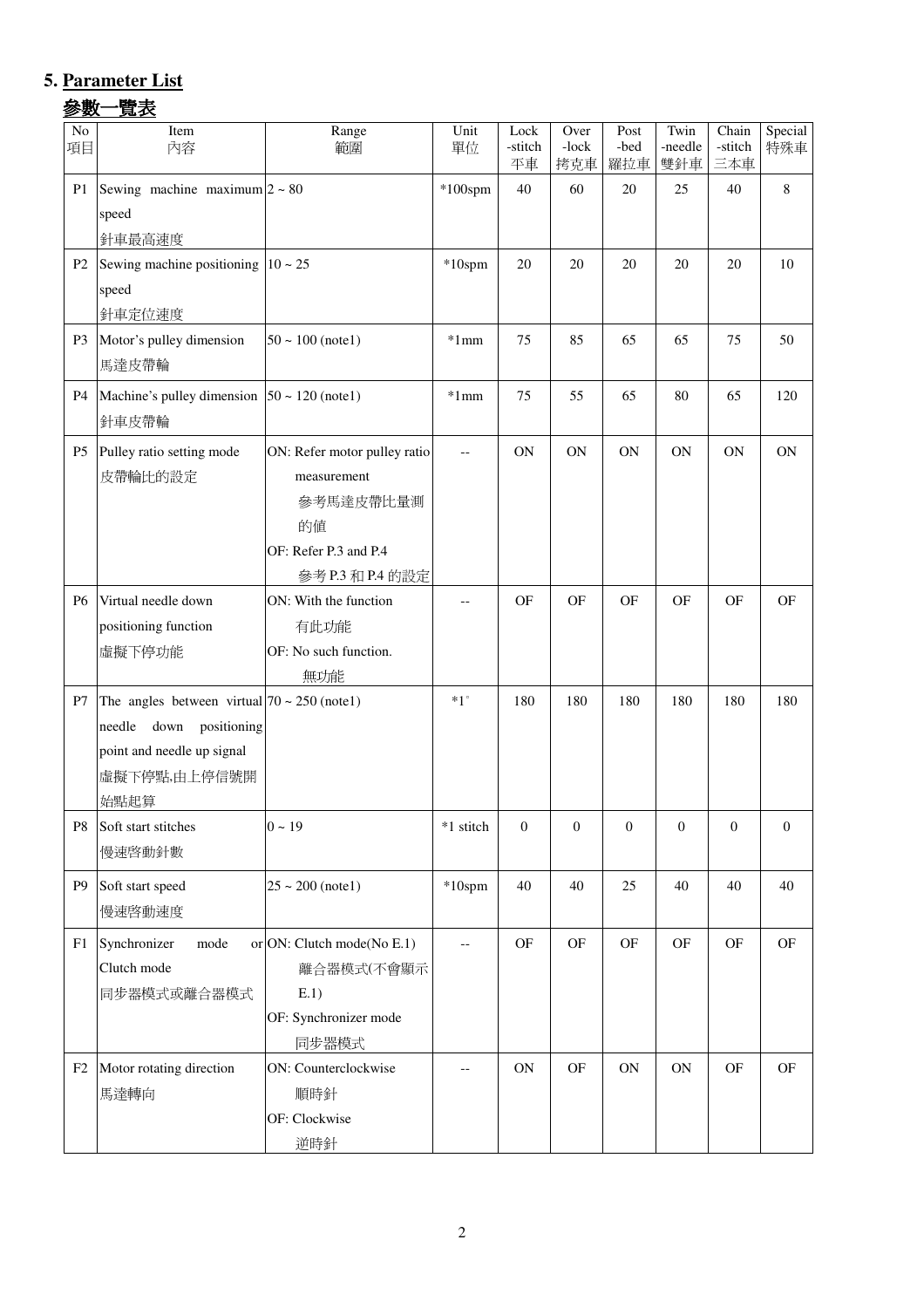| F <sub>3</sub> | Motor static brake function   | 0: No such function            |              | $\mathbf{0}$     | $\overline{0}$   | $\boldsymbol{0}$ | $\mathbf{0}$     | $\mathbf{0}$   | $\mathbf{0}$   |
|----------------|-------------------------------|--------------------------------|--------------|------------------|------------------|------------------|------------------|----------------|----------------|
|                | 馬達靜止煞車功能                      | 無功能                            |              |                  |                  |                  |                  |                |                |
|                |                               | $1 \sim 20$ : The bigger value |              |                  |                  |                  |                  |                |                |
|                |                               | means the more                 |              |                  |                  |                  |                  |                |                |
|                |                               | powerful braking               |              |                  |                  |                  |                  |                |                |
|                |                               | force.                         |              |                  |                  |                  |                  |                |                |
|                |                               | 有此功能,設定值越                      |              |                  |                  |                  |                  |                |                |
|                |                               | 大煞車力量越大                        |              |                  |                  |                  |                  |                |                |
| F4             | Accelerating speed slope      | $1 \sim 8$ : The bigger value  |              | 3                | 3                | 3                | 3                | 3              | 6              |
|                | choice                        | means slowly                   |              |                  |                  |                  |                  |                |                |
|                | 加速曲線選擇                        | accelerating.                  |              |                  |                  |                  |                  |                |                |
|                |                               | 數值越大加速越慢                       |              |                  |                  |                  |                  |                |                |
| F5             | Decelerating speed slope      | $1 - 14$                       |              | 3                | 3                | 3                | 3                | 3              | 9              |
|                | choice                        | The bigger value means the     |              |                  |                  |                  |                  |                |                |
|                | 減速曲線選擇                        | longer time of decelerating.   |              |                  |                  |                  |                  |                |                |
|                |                               | 設定値越大,減速時間越長                   |              |                  |                  |                  |                  |                |                |
|                |                               | 15                             |              |                  |                  |                  |                  |                |                |
|                |                               | No fast position function      |              |                  |                  |                  |                  |                |                |
|                |                               | 沒有快速定位停功能                      |              |                  |                  |                  |                  |                |                |
| F <sub>6</sub> | Motor current limitation      | $1\sim8$                       |              | Note2            | Note2            | Note2            | Note2            | Note2          | Note2          |
|                | 馬達運轉電流限制                      |                                |              |                  |                  |                  |                  |                |                |
| F7             | Speed loop gain adjustment    | $1 - 6$                        | $-$          | 1                | $\mathbf{1}$     | $\mathbf{1}$     | $\mathbf{1}$     | $\mathbf{1}$   | 1              |
|                | 速度迴路增益調整                      |                                |              |                  |                  |                  |                  |                |                |
| F8             | E.1 and E.A checking time     | $1 - 8$                        | *1second     | $\mathbf{1}$     | $\mathbf{1}$     | $\mathbf{1}$     | $\mathbf{1}$     | $\mathbf{1}$   | 8              |
|                | E.1 和 E.A 檢查時間                |                                |              |                  |                  |                  |                  |                |                |
| F <sub>9</sub> | Motor's braking force when    | $1 - 6$                        |              | Note2            | Note2            | Note2            | Note2            | Note2          | Note2          |
|                | positioning                   |                                |              |                  |                  |                  |                  |                |                |
|                |                               |                                |              |                  |                  |                  |                  |                |                |
|                | 馬達定位時煞車力                      |                                |              |                  |                  |                  |                  |                |                |
| L1             | Auto needle up positioning    | ON : With the function         |              | ON               | $\mathbf{ON}$    | ON               | $\mathbf{ON}$    | ON             | <b>ON</b>      |
|                | when power on                 | 有此功能                           |              |                  |                  |                  |                  |                |                |
|                | 開機自動上停                        | OF : No such function.         |              |                  |                  |                  |                  |                |                |
|                |                               | 無功能                            |              |                  |                  |                  |                  |                |                |
| L2             | Decelerating speed current    | $1\sim8$                       |              | $\overline{4}$   | $\overline{4}$   | 4                | $\overline{4}$   | $\overline{4}$ | 4              |
|                | limitation                    | The bigger value means         |              |                  |                  |                  |                  |                |                |
|                | 減速電流限制                        | smaller current.               |              |                  |                  |                  |                  |                |                |
|                |                               | 數值越大電流越小                       |              |                  |                  |                  |                  |                |                |
| L <sub>3</sub> | Sewing machine reversed       | $0 - 250$                      | $*1^{\circ}$ | $\boldsymbol{0}$ | $\boldsymbol{0}$ | $\boldsymbol{0}$ | $\boldsymbol{0}$ | $\mathbf{0}$   | $\overline{0}$ |
|                | revolution angles after pedal |                                |              |                  |                  |                  |                  |                |                |
|                | heel down                     |                                |              |                  |                  |                  |                  |                |                |
|                | 度速基座後踩車頭反轉角                   |                                |              |                  |                  |                  |                  |                |                |
|                | 度                             |                                |              |                  |                  |                  |                  |                |                |

Note1. 1digital display is hundreds, 2digital display are tens and units respectively 1 位數的顯示為百位數,2 位數的顯示分別為十位數及個位數)

Note2. This value depends on motor specification. 根據馬達規格會有不同的值